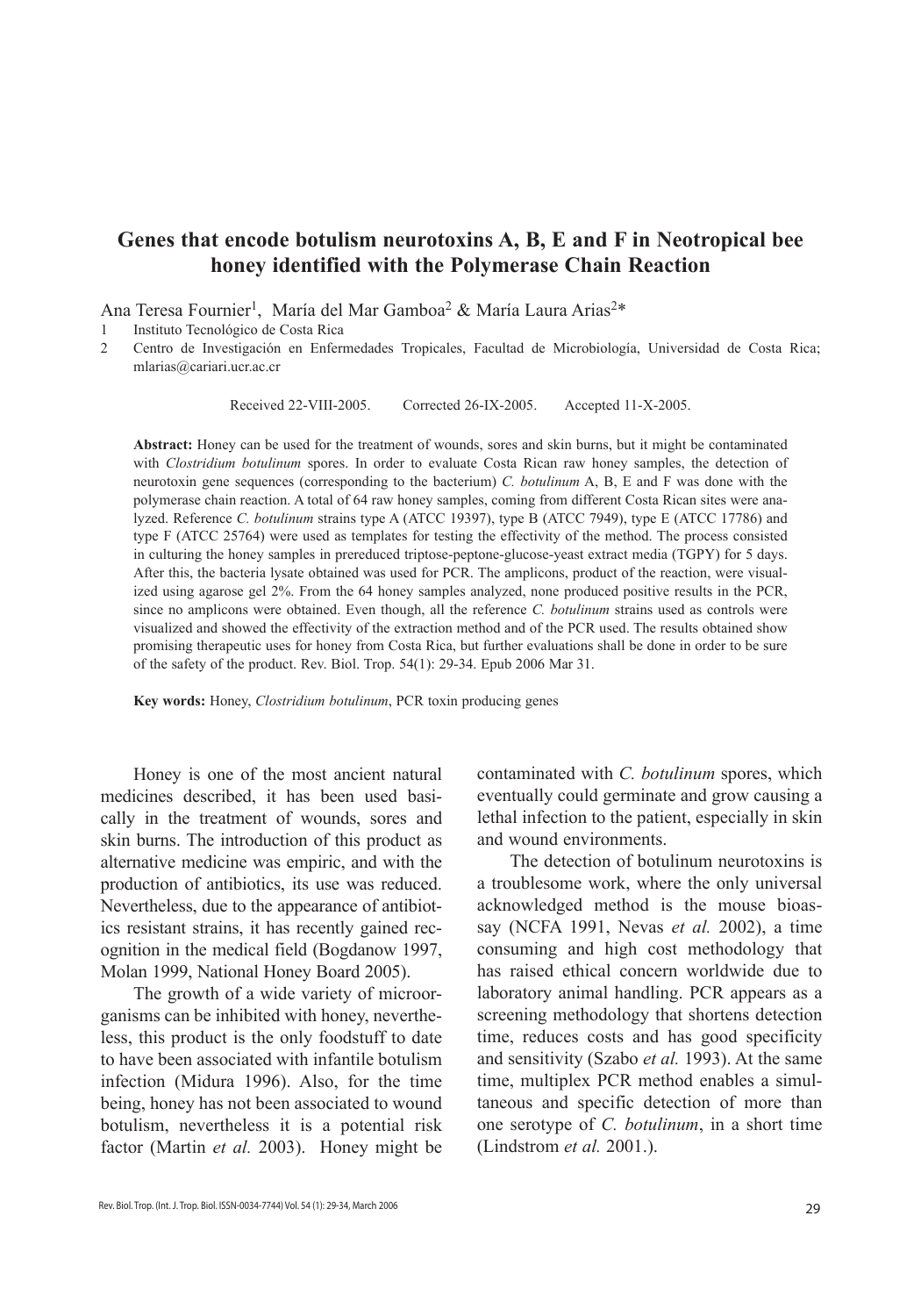Costa Rica is a tropical country where honey production is a growing industry. This honey may be consumed, used as food additive or in the treatment of skin wounds at national or international level. For any of these uses, the analysis of the presence of *C. botulinum* is very important. The aim of this work is to evaluate its presence in a series of raw honey samples coming either from specific apiaries or from retailers (supermarkets, free markets, salesmen) using the polymerase chain reaction.

## MATERIAL AND METHODS

**Sample collection:** A total of 64 raw honey samples, 25 coming from Costa Rican retailers (supermarkets, free markets, salesmen) and 39 from specific apiaries, kindly provided by the Center for Research on Tropical Bees and Beekeeping (CINAT), National University (Heredia, Costa Rica), were evaluated during the months of August 2004 and January 2005, at the Food Microbiology Laboratory, University of Costa Rica.

**Honey samples culture and DNA extraction:** From each sample, 1 g was cultured in 10 mL prereduced triptose peptone glucose yeast extract media and incubated in anaerobic conditions at 37ºC for 5 days. For DNA extraction, the methodology developed by Lindstrom *et al.* (2001) was used. Briefly, tubes that presented growth determined by turbidity were heated at 80ºC for 5 min to break up the cells and release the bacterial DNA and were centrifuged for 5 min at 10000 g. The supernatant was used as a template in the PCR procedure.

**DNA extraction from** *C. botulinum* **reference strains:** *C. botulinum* reference strains used included type A (ATCC 19397), type B (ATCC 7949), type E (ATCC 17786) and type F (ATCC 25764). The DNA extraction was done according to the methodology used by Hielm *et al*. 1996. Briefly, reference bacteria cells were cultured in prereduced cooked meat medium overnight. Cells were harvested by centrifugation at 6000g for 10 min and resuspended in 567 µL of TE buffer (0.01 M Tris HCL, 0.001 M EDTA). This was added with  $30 \mu L$  of 10% sodium dodecyl sulfate and 3  $\mu L$ proteinase K (20 mg/mL in distilled water) and incubated for 1hr at 37ºC.

After this,  $100 \mu L$  5 M NaCl and  $80 \mu L$ CTAB-NaCl solution (10% cetyl trimethyl ammonium bromide in 0.7M NaCl) were added and incubated for 10 min at 65ºC. The solution was extracted with phenol-chloroform-isoamyl alcohol (25:24:1) solution and DNA was precipitated with absolute ethanol by incubation at -20ºC overnight.

DNA was harvested by centrifugation at 12000 g for 20 min, washed with 70% ethanol and resuspended in 100 µL distilled water, after being dried at 37ºC incubation. DNA was stored at -20ºC.

**Primers:** Primers used are summarized in Table 1. They were taken from the protocol applied by Lindstrom *et al.* (2001), in which the primers were synthesized according to the DNA sequences of the different *C. botulinum* toxins. Four pairs of primers, specific for toxins A, B, E and F, were used.

**Polymerase Chain Reaction:** The PCR methodology used was based in the one used by Lindstrom *et al.* (2001) with some modifications. The final reaction mixture was of 25 µL, containing 1µL of template, 1 µL of each primer, water for PCR and a mixture for PCR 2x that includes Taq polymerases for DNA,  $0.05$  U/ $\mu$ l; the deoxynucleotide triphosphates at 0.4 mM (dATP, dCTP, dGTp and dTTP) and MgCl, 4mM (Fermentas ®). Reaction cycle for PCR was carried out in a Perkin Elmer GeneAmp PCR System 2400 and consisted in an initial denaturation at 95ºC for 5 min, 27 repetitions of denaturation at 95ºC for 30 s, annealing at 60ºC for 25 s and extension at 72ºC for 1 min 25 s. Final extension was at 72ºC for 3 min. The amplified PCR products were visualized in 2% agarose gels, stained with ethidium bromide. Mass Ruler DNA was used as molecular weight marker.

For testing the methodology in honey, a positive control was developed by inoculating a negative sample (C1) with 0.1 mL of a 48 h culture of *C. botulinum* A reference strain. This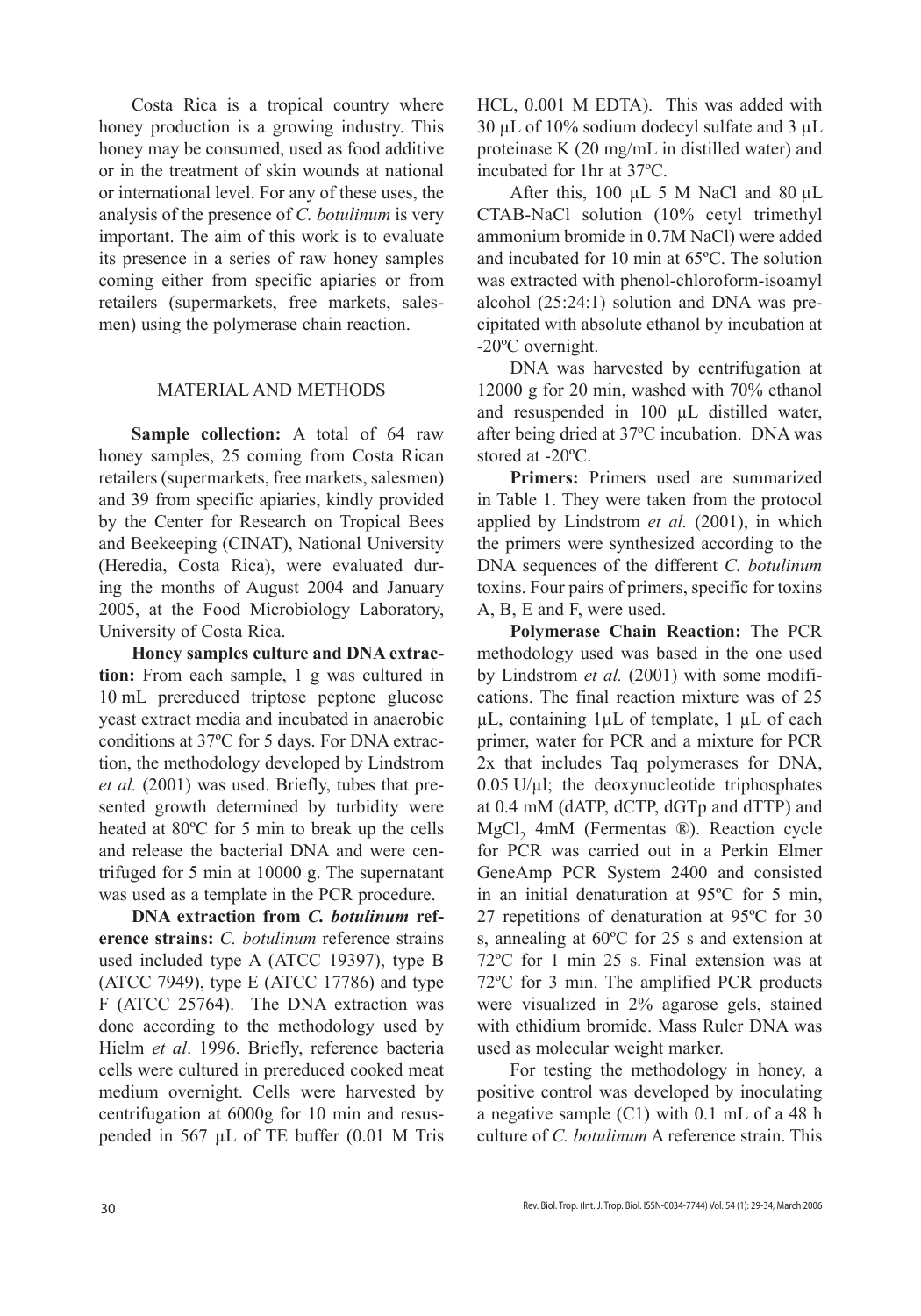TABLE 1 *Primers used for the multiplex PCR detection of* C. botulinum *types A, B, E and F\* (Fermentas®)*

| Type    | Primer             | Sequence $(5^{\circ}-3^{\circ})$ | Product size<br>(bp) | Location on<br>gene (coding)<br>region) | Temp<br>$(^{\circ}C)$ | GC Content<br>$(\%)$ |
|---------|--------------------|----------------------------------|----------------------|-----------------------------------------|-----------------------|----------------------|
| $A_f$   | CBMLA1             | AGCTACGGAGGCAGCTATGTT            | 782                  | 1788-1808                               | 63.9                  | 52                   |
| $A_{r}$ | CBMLA <sub>2</sub> | CGTATTTGGAAAGCTGAAAAGG           |                      | 2569-2548                               | 63.4                  | 41                   |
| $B_f$   | CBMLB1             | CAGGAGAAGTGGAGCGAAAA             | 205                  | 434-453                                 | 64.3                  | 50                   |
| $B_r$   | CBMLB <sub>2</sub> | <b>CTTGCGCCTTTGTTTTCTTG</b>      |                      | 638-619                                 | 64.5                  | 45                   |
| $E_f$   | <b>CBMLE1</b>      | <b>CCAAGATTTTCATCCGCCTA</b>      | 389                  | 156-175                                 | 63.7                  | 45                   |
| $E_r$   | CBMLE <sub>2</sub> | <b>GCTATTGATCCAAAACGGTGA</b>     |                      | 544-525                                 | 63.6                  | 43                   |
| $F_f$   | CBMLF1             | CGGCTTCATTAGAGAACGGA             | 543                  | 185-194                                 | 64.1                  | 50                   |
| $F_r$   | CBMLF <sub>2</sub> | <b>TAACTCCCCTAGCCCCGTAT</b>      |                      | 727-708                                 | 63.3                  | 55                   |
|         |                    |                                  |                      |                                         |                       |                      |

• Taken from Lindstrom *et al.* 2001.

sample was cultured as described; DNA was extracted and tested by PCR. As a negative control, a sample consisting of all the reagents for PCR except DNA was analyzed.

#### **RESULTS**

From the 25 honey samples obtained from national retailers and 39 samples coming from specific apiaries, 15 (60%) and 22 (56.4%), respectively, presented growth and turbidity when cultured in prereduced triptose peptone glucose yeast extract broth under anaerobic conditions. Control strains also presented growth in cooked meat media. Gram staining showed purple rods, sporulating forms and even spores that appeared as empty spaces within a purple stain.

*C. botulinum* types A, B, E and F produced, by PCR, the expected amplification products. The fragments obtained for each strain correlated with the size reported for the toxin gene with the primers used, corresponding to 800 bp for A strain, 200 bp for B, 300 bp for E and 500 bp for F. Nevertheless, DNA extracted from strain A represented a very big quantity of DNA, producing inhibition; therefore, 1:10,

1:25, 1:50 and 1:100 dilutions were tested in order to obtain the expected results, as shown in figure 1.

None of the samples gave positive results for types A, B, E and F *C. botulinum*, neither in concentrated form nor after performing the dilutions described above (Fig. 2).



Fig. 1. PCR of control *C. botulinum* strains types A, B, E y F: 1) Molecular weight marker. 2) Negative control. 3) *C. botulinum* type A. 4) *C. botulinum* type B. 5) *C. botulinum* type E. 6) *C. botulinum* type F.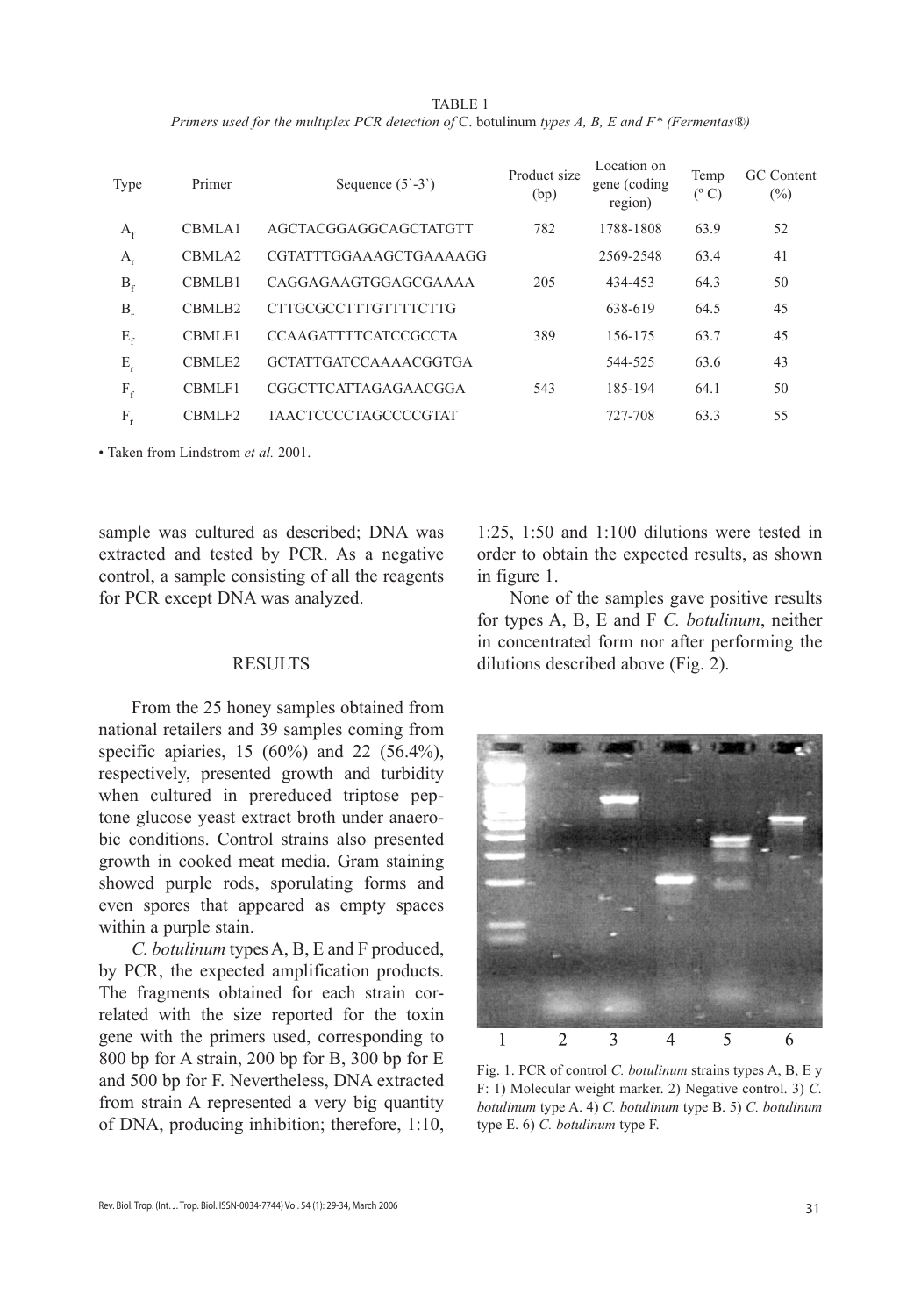

Fig. 2. PCR of the first 20 honey samples: 1 and 6) Molecular weight marker 2) Negative control 3) *Clostridium botulinum* type A. 4) *Clostridium botulinum* types B, E and F. 5) Honey samples. X1-X25 y C2-C8) Honey samples with positive culture growth.

#### **DISCUSSION**

Honey may be reintroduced in the medical field for the treatment of skin wounds, sores and skin burns as an alternative for the appearance of resistant bacterial strains. Nevertheless, because of the severity of the neuroparalytic disease caused by botulinal neurotoxins, a rapid and sensitive analysis must be performed to honey samples before any further medical use, in order to discard the possibility of *C. botulinum* contamination.

The first step for a reliable *C. botulinum* analysis is the culture of the samples. Silas *et al.* (1985) established that the use of an adequate culture media for this bacteria assures its development *in vitro*, a step necessary for further identification of the gene associated with neurotoxin production. In the present study, prereduced TPGY media was

used, as described by several studies including Dahlenborg *et al.* (2001), Lidstrom *et al.* (2001) and Nevas *et al*. (2002).

The evaluation done with multillplex PCR allows a simultaneous, sensible and quick detection of the four types of *C. botulinum* associated to honey samples (Midura 1996). This method has a correlation rate of 95.6% with mice tests (Fach *et al.* 1994), so its efficiency is evident. Also, the sensitivity described for multiplex PCR assay for *C. botulinum* is of 102 cells for types A, E and F, and 10 cells for type B (Hetland 1986).

The 64 honey samples analyzed resulted negative for the presence of *C. botulinum*, suggesting that the prevalence of this bacteria in this product is probably low in Costa Rica. There is a worldwide controversy about the prevalence of *C. botulinum* in honey samples, varying from negative results reported in France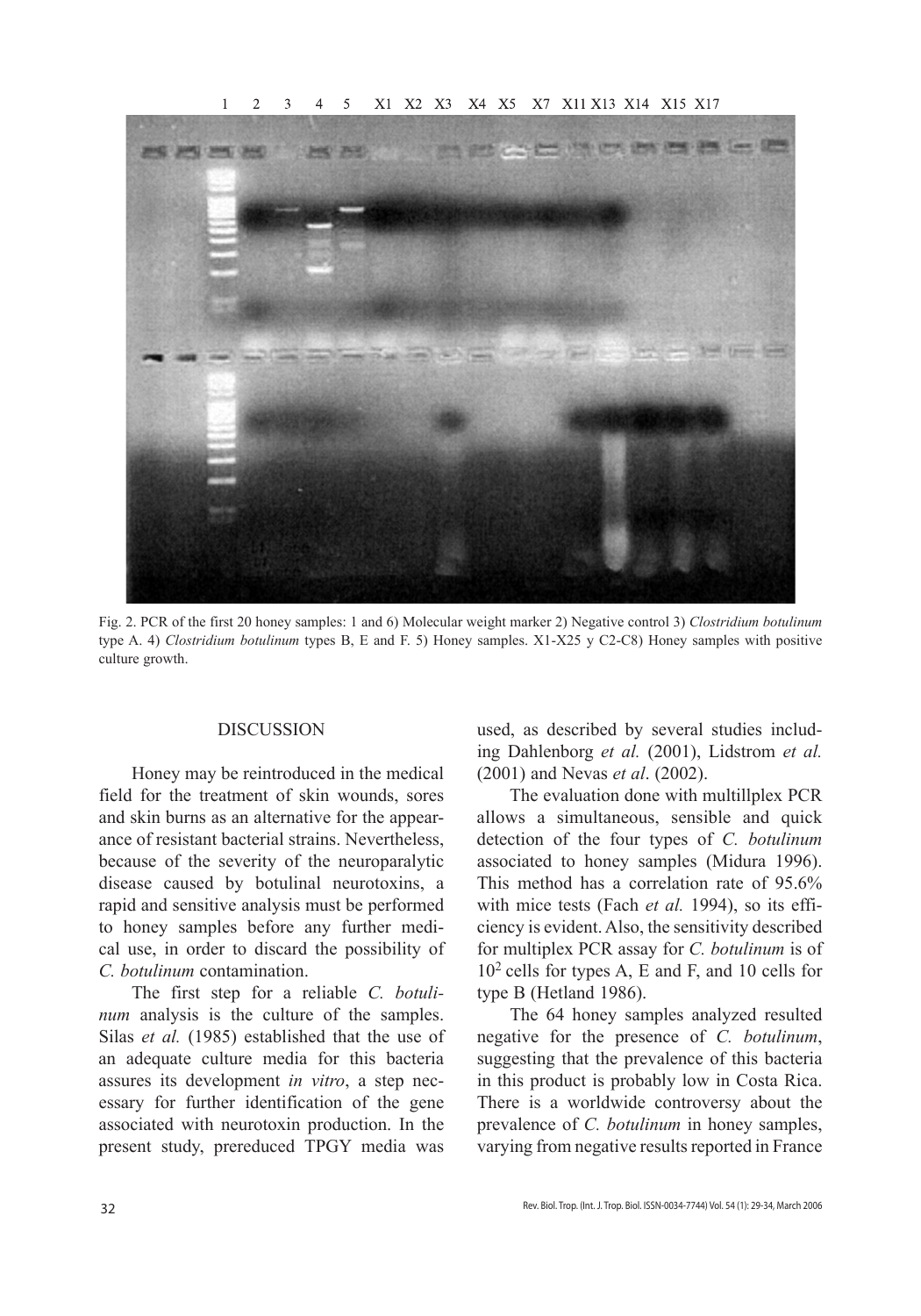(Delmas *et al.* 1994), Germany (Hartgen 1980), Italy (Aureli *et al.* 1983) and Norway (Hetland 1986) to high reports including those reported by Nakano in Orient (Nakano *et al.* 1990) with a 16% positivity, Nevas *et al.* in Finland with a 7% positivity (2002) and Solomon and Lilly (2001) that reported a 13% occurrence of *C. botulinum* spores in honey samples from the United States.

Costa Rican reports, associated with *C. botulinum,* have been very scarce. There is a documented isolation in 1992, from a soil sample coming from Guanacaste (n=60), (Gamboa *et al.* 1993a). In 1993, a second survey reported the isolation of three strains of this bacteria, two from the Atlantic coast area and one from the Pacific coast (Gamboa *et al.* 1993b), although there is an absence of reported botulinum cases in Costa Rica. A similar situation occurs in other parts of Central American with reports of this bacterium in coastal regions of Nicaragua and Honduras (Ward *et al.* 1967), but there is a lack of reports associated to *C. botulinum* intoxication.

The medical use of honey is promising. Several recent studies show the *in vitro* effectivity of this product in the inhibition of different bacteria, including *Escherichia coli, Staphylococcus aureus*, *Pseudomonas aeruginosa* and *S. epidiermidis* (Estrada *et al*. 2005). This inhibitory effect occurs even at final concentrations of 25%, showing an antibacterial effect further than the high sugar content or acidity of this product. At the same time, the fact that the honey samples tested are negative for *C. botulinum* is promising for further use of this product in the medical field. Nevertheless, a strict control shall be performed in the samples, in order to assure its safety for human therapeutic use.

#### RESUMEN

La miel de abeja es un producto que podría ser utilizado en el tratamiento de heridas, abrasiones y quemaduras de piel; no obstante, podría estar contaminada con esporas de *C. botulinum*. Con el fin de evaluar muestras de miel de origen costarricense, se detectó las secuencias de genes

productores de neurotoxina correspondientes a *C. botulinum* tipos A, B, E y F utilizando la técnica de PCR (reacción de polimerasa en cadena). 64 diferentes muestras de miel, provenientes de diversos sitios costarricenses, fueron analizadas. Con el fin de evaluar la efectividad del método, se utilizó cepas de referencia tipos A (ATCC 19397), B (ATCC 7949), E (ATCC 17786) y F (ATCC 25764). El procedimiento consistió en cultivar las muestras de miel en caldo triptona peptona glucosa levadura prerreducido, por cinco días. Luego de esto, se obtuvo un lisado bacteriano, el cual fue utilizado para la técnica de PCR. Los amplicones producto de la reacción fueron visualizados utilizando geles de azarosa al 2%. De las 64 muestras de miel analizadas, ninguna produjo resultados positivos en el PCR. No obstante, todas las cepas de referencia usadas como controles produjeron bandas, que demuestran la efectividad del método de extracción utilizado y de la técnica en sí. Los resultados obtenidos demuestran la ausencia de contaminación por *C. botulinum* de la miel de abeja de origen costarricense, no obstante, deben realizarse evaluaciones adicionales para garantizar la seguridad del producto.

**Palabras clave:** Miel, *Clostridium botulinum*, PCR de genes productores de toxina

## REFERENCES

- Aureli, P., A.M. Ferrini & S. Negri. 1983. Ricerca delle spore di C. botulinum nel miele. Rev. Soc. Ital. Scie. Aliment. 12(6): 457-460.
- Dahlenborg, M., E. Borch & P. Radstrom. 2001. Development of a combined selection and enrichment PCR procedure for *Clostridium botulinum* types B, E and F and its use to determinate prevalence in fecal samples from slaughtered pigs. Appl. Environ. Microbiol. 67: 4781-4788.
- Delmas, C., D.J. Vidon & M. Sebald. 1994. Survey of honey for *Clostridium botulinum* spores in eastern France. Food Microbiol. 11: 515-58.
- Estrada, H., M. Gamboa, C. Chaves & M.L.Arias. 2005. Evaluación de la actividad antimicrobiana de la miel de abeja contra *Staphylococcus aureus, Staphylococcus epidermidis, Pseudomonas aeruginosa, Escherichia coli, Salmonella enteritidis, Listeria monocytogenes* y *Aspergillus niger*. Evaluación de su carga microbiológica. Arch. Lat. Nut. en prensa.
- Fach, P., S. Perelle, F. Dilasser, J. Grout, C. Dargaignaratz, L. Botella, J. Gourreau, F. Carlin, M. Popoff & V. Broussolle. 1994. PCR and gene probe identification of botulinum neurotoxin A, B, E, F and G producing *Clostridium* spp. An evaluation in food samples. Appl. Environ. Microbiol. 61: 389-392.